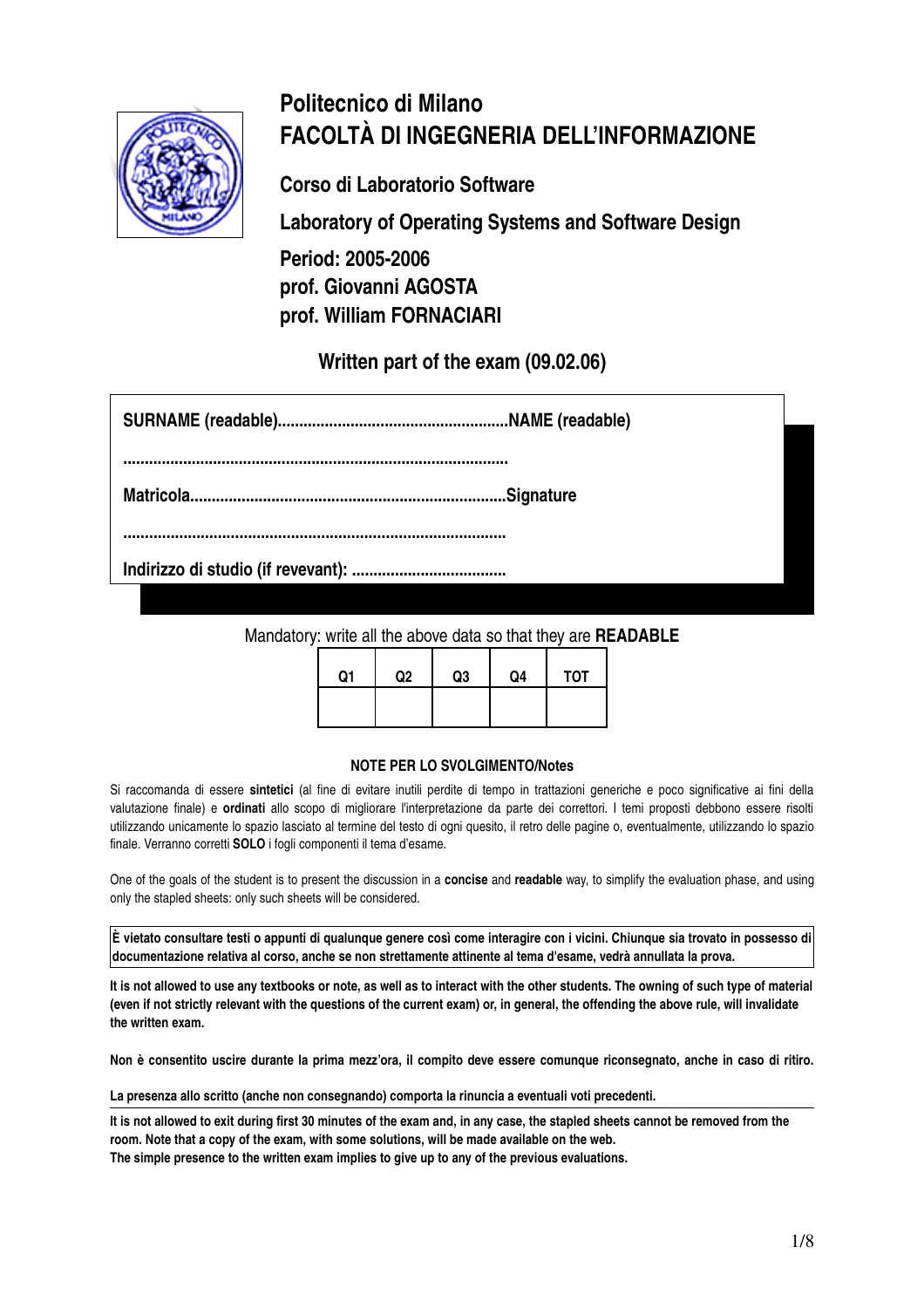#### **Question Q1**

Suggested time for the exercise: 15 minutes. Il tempo consigliato per svolgere l'esercizio è di 15 min.

Nel caso dello scheduling del processore, si divide la risorsa-tempo di esecuzione in *quanti*. Si discuta l'effetto delle seguenti scelte possibili per la determinazione del quanto Q sulla qualita' dello schedule:

- Q fisso e identico per tutti gli utenti
- Q fisso e unico per ciascun processo
- Q variabile ma identico per tutti i processi
- Q variabile per ciascun processo

In the case of processor scheduling, the execution time resource is partitioned into time slices. Discuss the effect on schedule quality of the following possible choices for the determination of the time slice Q.

- Q fixed and equal for all users
- Q fixed and unique for each process
- Q variable but equal for all processes
- Q variable for each process
- 1. Classificare gli schemi considerati dal punto di vista del carico aggiuntivo. Evaluate the proposed schemata, considering the overhead induced by each of them.

2. Valutare gli schemi proposti dal punto di vista della reattivita' ai cambi di carico nel singolo processo e nel sistema. Evaluate the ability of the proposed schemata to react to changes in the system and process load.

3. Discutere il tradeoff fra reattivita' ai cambiamenti del carico e costo aggiuntivo negli schemi proposti. Discuss the proposed schemata considering the trade-off between load reactivity and overhead.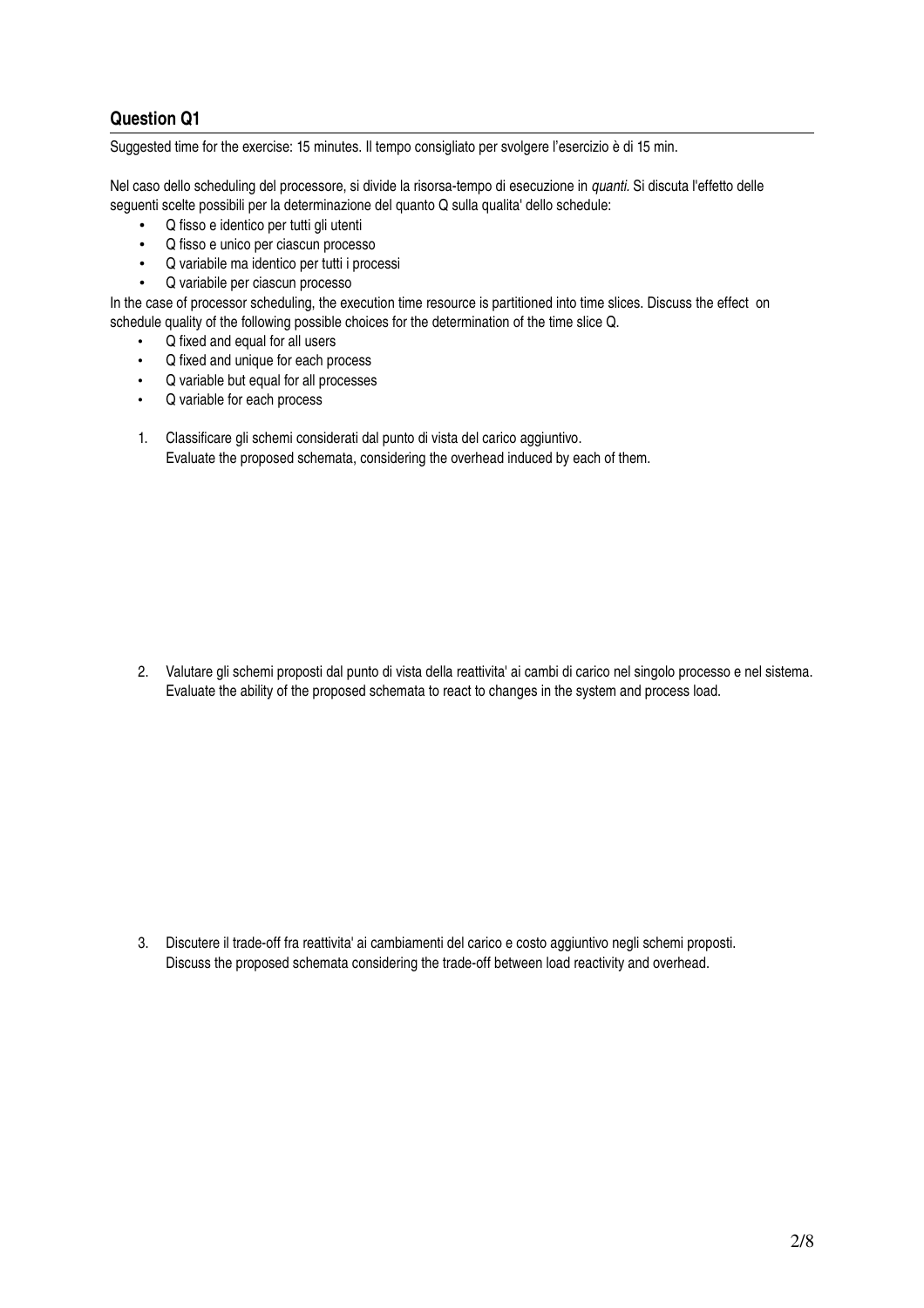| Nome | ---<br>Ш |
|------|----------|
|      |          |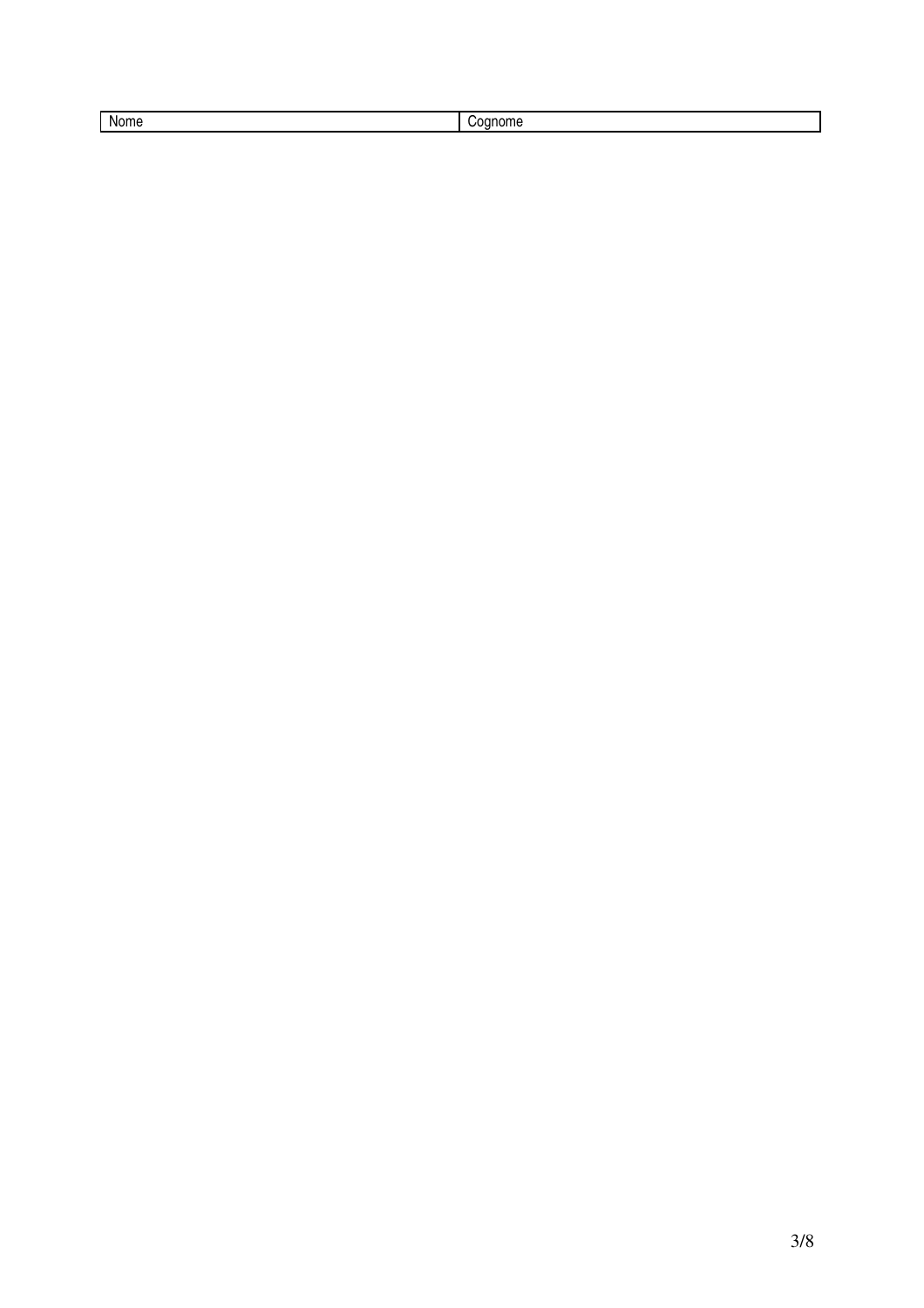# **Question Q2**

Suggested time for the exercise: 15 minutes. Il tempo consigliato per svolgere l'esercizio è di 15 min.

Discutere il problema dell'allocazione dei processi nei sistemi multiprocessore, con particolare riferimento al problema della migrazione dei processi e all'applicabilita' di questa tecnica nei sistemi reali.

Discuss the process allocation problem for multiprocessor systems, describing in particular the problem of process migration and its applicability in realistic systems.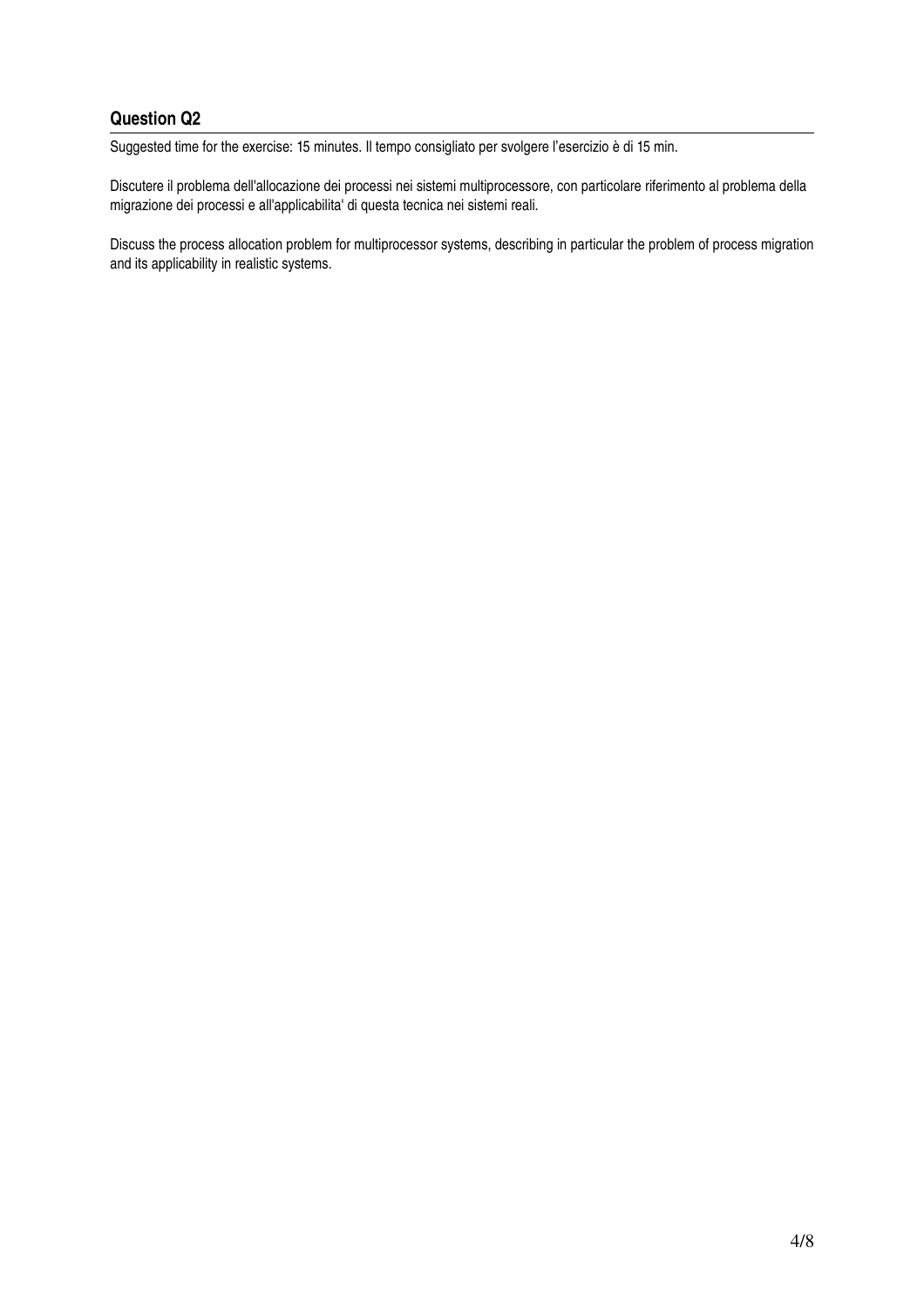# **Quesito D3**

Suggested time for the exercise: 15 minutes. Il tempo consigliato per svolgere l'esercizio è di 15 min.

Discutere i meccanismi di comunicazione fra processi (e i relativi problemi) in Unix, proponendo un (semplice) esempio per uno a scelta fra i meccanismi discussi.

Describe the interprocess communication mechanisms (and their main problems) in Unix, giving a simple example of one of the described mechanisms.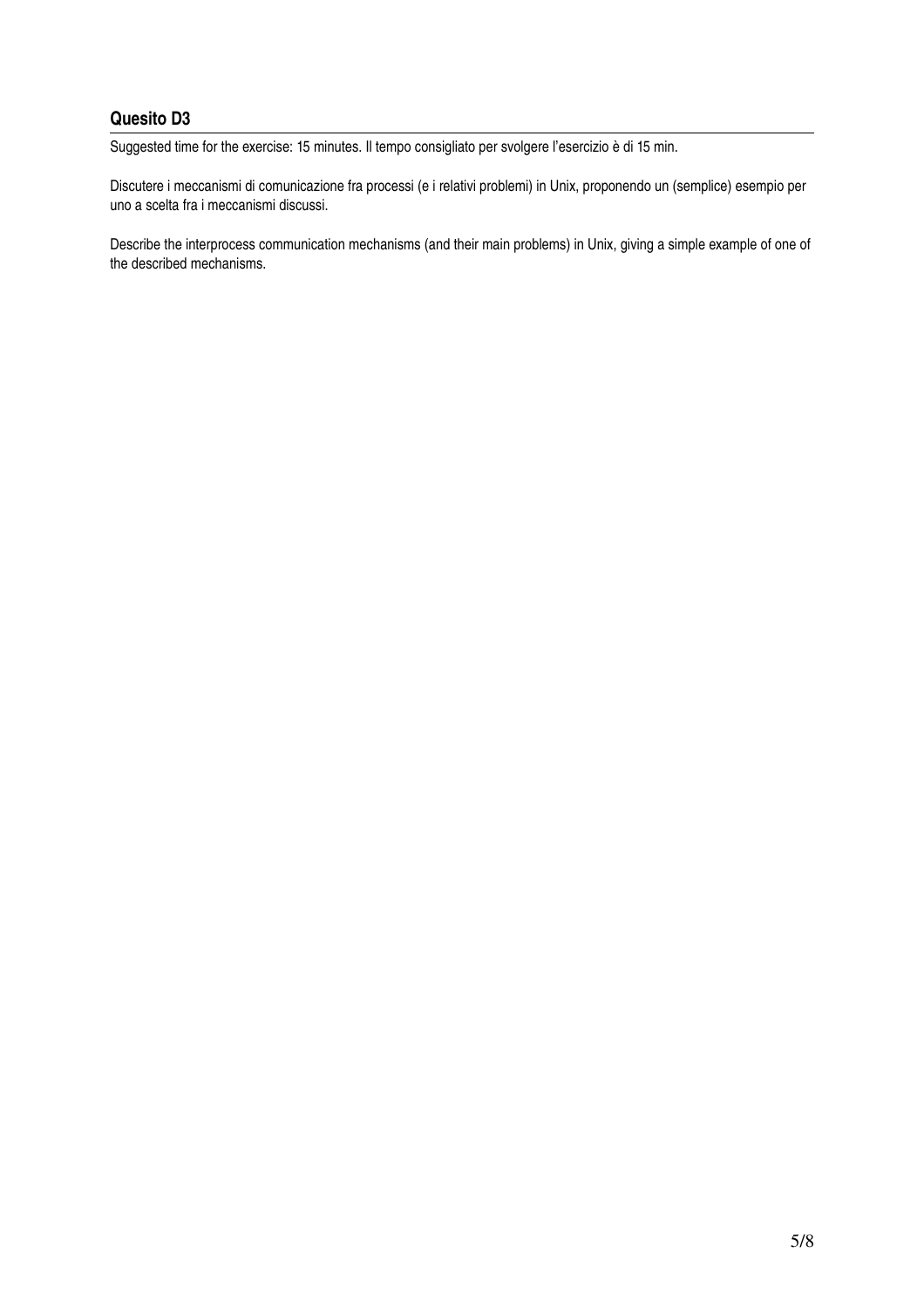### **Question Q4**

Suggested time for the exercise: 45 minutes. Il tempo consigliato per svolgere l'esercizio è di 45 min.

Si vuole sviluppare un simulatore del traffico stradale al fine di valutare possibili soluzioni ai problemi di traffico. Il vostro compito e' di modellare il classico incrocio stradale regolato da semafori.

Il sistema deve tener conto che:

- 1. quando il semaforo e' rosso si forma una CODA di macchine in attesa;
- 2. quando il semaforo e' verde, la prima macchina in coda IMPEGNA l'incrocio e transita. se l'incrocio e' gia' impegnato, la macchina ne attende la liberazione
- 3. quando il semaforo e' giallo, solo la macchina che ha gia' impegnato l'incrocio viene fatta sfilare

Si descriva la struttura dati necessaria a rappresentare lo scenario descritto e si implementino le funzioni necessarie al transito di un'auto quando il semaforo e' verder ed all'accodamento quando il semaforo e' rosso.

Si discutano inoltre le seguenti situazioni:

- come modellare le rotonde;
- come modellare i semafori pedonali;
- come dare la possibilita' di gestire eventi ASINCRONI, ad esempio un pedone che impegna l'incrocio quando il semaforo per le auto e' verde.

You have to develop a street traffic simulator to evaluate possible solutions to the traffic problems. Your task is to develop a crossroad, regulated by traffic lights.

The system must take into account the following properties:

- 1. when the traffic light is red, a QUEUE of waiting cars is created
- 2. when the traffic light is green, the first car in the queue HOLDS the crossroad and passes it. If the crossroad is already busy, the car waits for it to become free.
- 3. when the traffic light it yellow, only the car currently holding the crossroad can pass through.

Describe the data structure needed to represent the above-mentioned scenario, and implement the functions needed to allow a car to pass when the traffic light is green and to enter the queue when it is red.

Discuss also the following scenarios:

- how to model roundabouts;
- how to model pedestrian crossings with their traffic lights:
- how to manage ASYNCHRONOUS events such as a pedestrian holding the crossroad when the traffic light is green for the cars.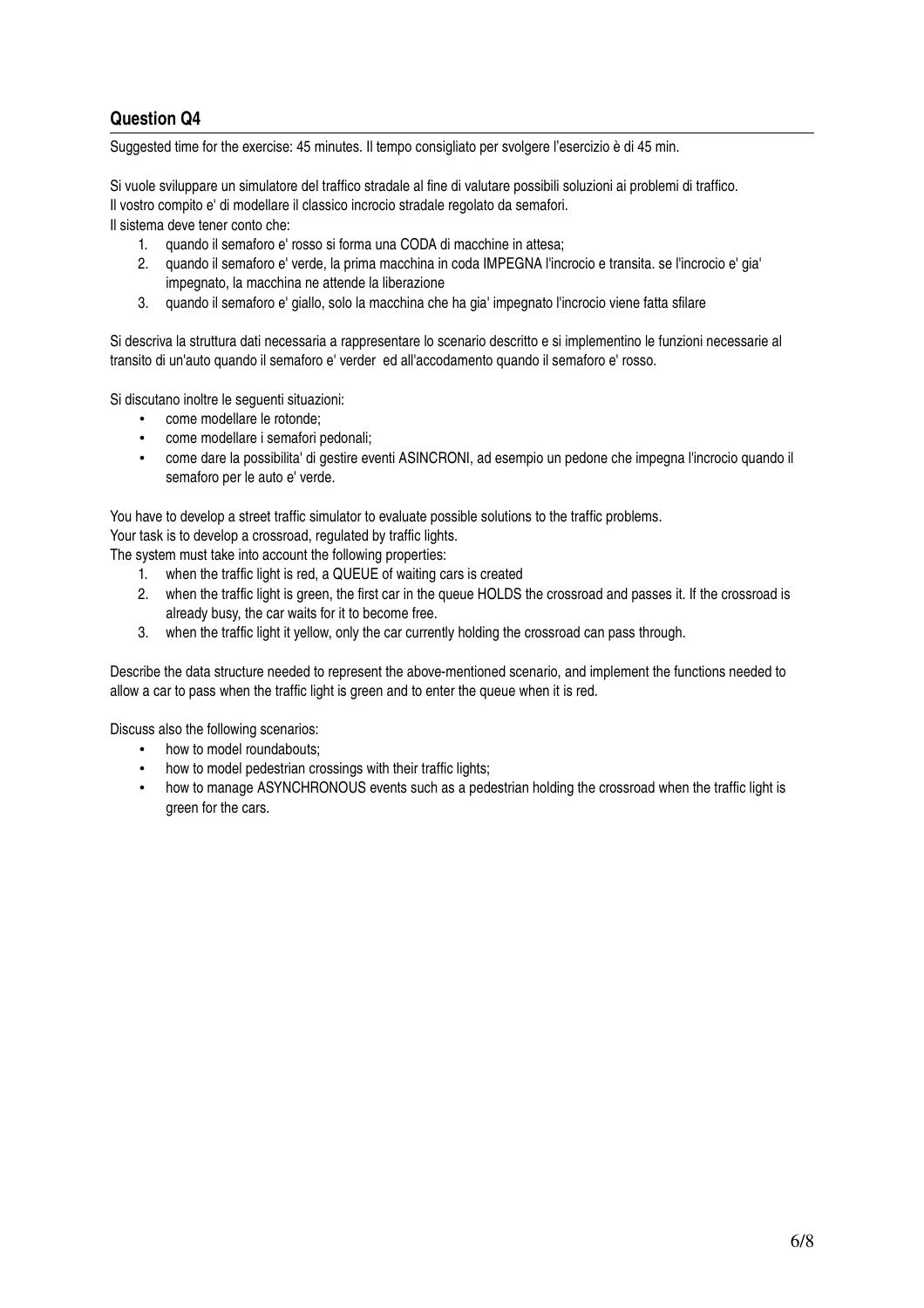| к   |  |  |
|-----|--|--|
| ___ |  |  |